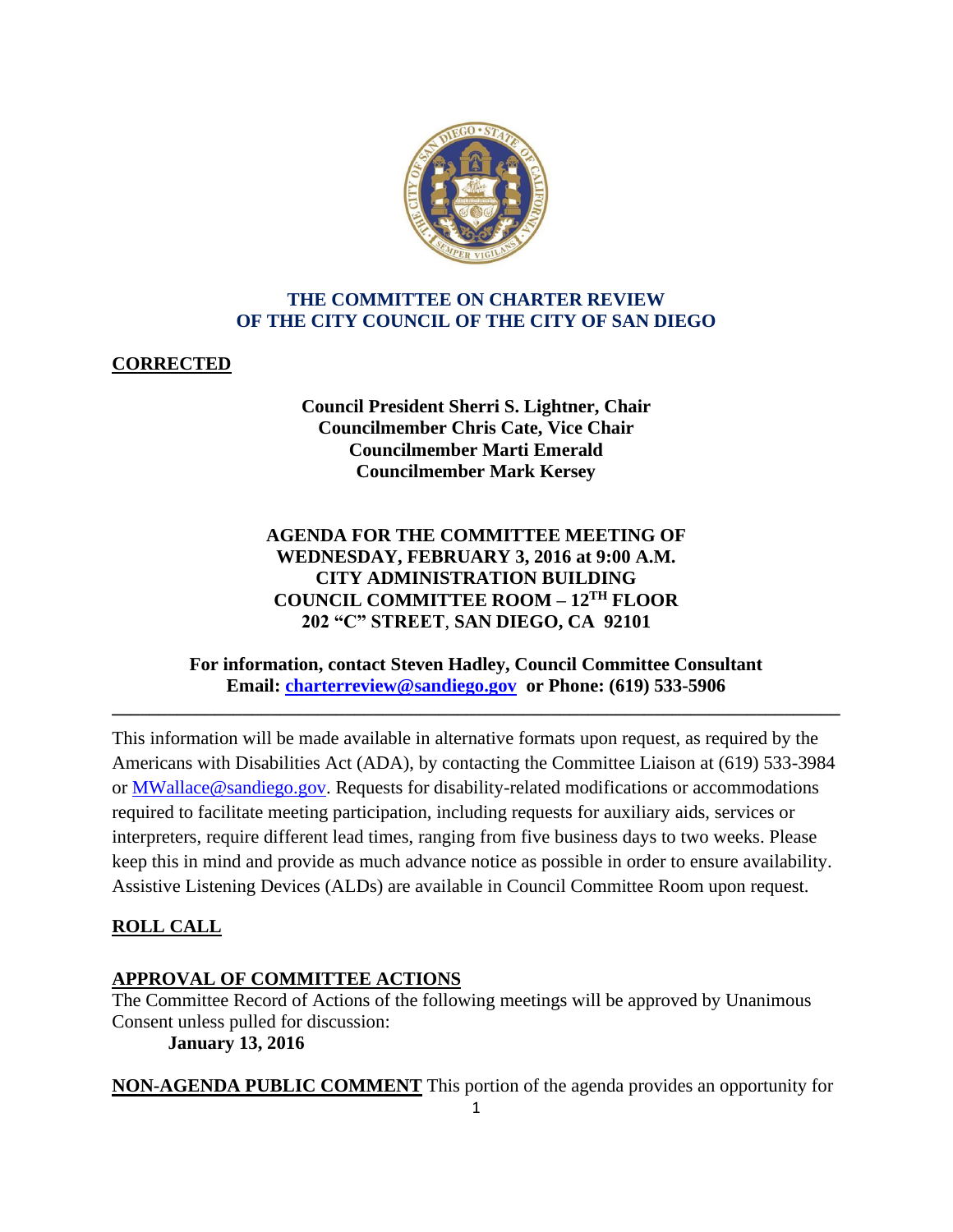members of the public to address the Committee on items of interest within the jurisdiction of the Committee. (Comments relating to items on today's docket are to be taken at the time the item is heard.) Per Section 22.0101, Rule 2.6.2, of the San Diego Municipal Code, comments are limited to two (2) minutes and are non-debatable. To exercise this right, members of the public must submit a Public Comment Request form prior to the meeting. At the conclusion of the comment, the Committee Chair has the discretion to determine appropriate disposition of the matter. Pursuant to open meeting laws, no discussion or action, other than a referral, shall be taken by the Committee on any issue brought forth under Non-Agenda Public Comment.

### **COMMITTEE MEMBERS, MAYOR, INDEPENDENT BUDGET ANALYST, CITY ATTORNEY, CITY CLERK, DIRECTOR OF LEGISLATIVE AFFAIRS COMMENT**

#### **REQUESTS FOR CONTINUANCE**

#### **DISCUSSION AGENDA :**

Current Charter language considered or referenced in the following items can be found in the [CITY CHARTER.](http://www.sandiego.gov/city-clerk/officialdocs/legisdocs/charter.shtml)

- ITEM 1: Consideration of proposals regarding section 23 Initiative, Referendum and Recall, and section 108 – Forfeiture of Office for Fraud provisions and related Charter sections.
	- A) Consideration of options that would clarify what constitutes cause for removal and how to remove an elected official from office. *[\(Click here](http://docs.sandiego.gov/councilcomm_agendas_attach/2016/cr_160203_1a.pdf) to read the report from the City Attorney)*
	- B) Consideration of benchmarking information regarding signatures required for a referendary petition. *[\(Click here](http://docs.sandiego.gov/councilcomm_agendas_attach/2016/cr_160203_1b.pdf) to read the City Clerk's PowerPoint presentation)*
- ITEM 2: Consideration of proposed changes to the following Article  $V -$  Executive and Administrative Service provisions and related Charter sections.
	- A) § 26.1 Public Services Required Consideration of recommended language listing broad category, timeless and essential city services. *[\(Click here](http://docs.sandiego.gov/councilcomm_agendas_attach/2016/cr_160203_2a.pdf) to read the Mayor's Office proposed language)*
	- B)  $§$  32.1 Responsibility of Managers and Officers Consideration of recommended language for the section including a legal analysis of subpoena power for the Council in the Charter or Municipal Code and the relationship between this section and other provisions addressing the strong mayor form of government and other related issues. *[\(Click here](http://docs.sandiego.gov/councilcomm_agendas_attach/2016/cr_160203_2b.pdf) to read the City Attorney's January 29, 2016, Memorandum of Law ML-2016-4 and [click here](http://docs.sandiego.gov/councilcomm_agendas_attach/2016/cr_160203_2b1.pdf) to read the Mayor's office proposed language)*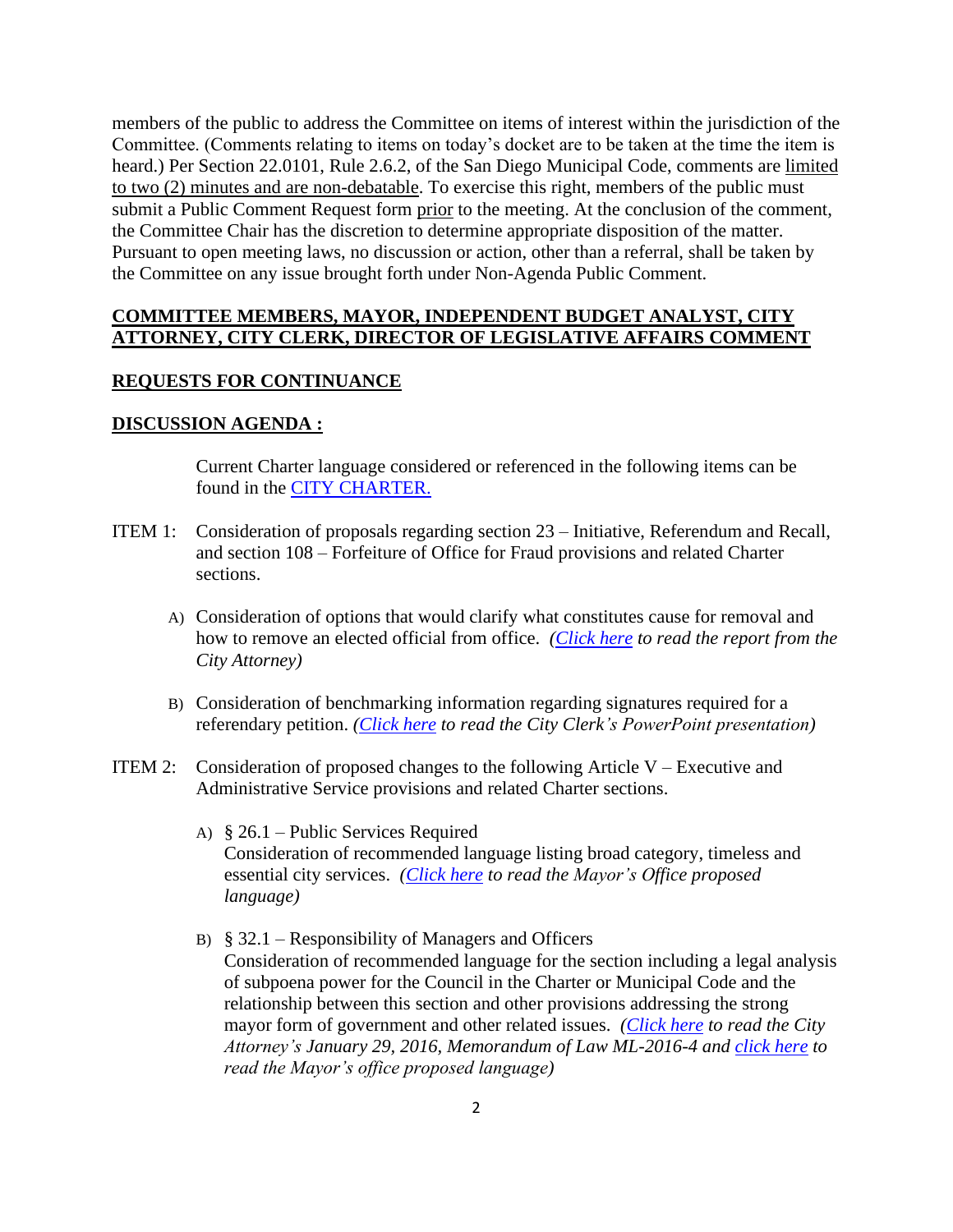C) § 43 – Advisory Boards and Committees

Consideration of a comprehensive review of Brown Act compliance, conflict of interest disclosure, reporting to the City Council, indemnification, sunset process and related issues for all City boards, commissions, committees and panels in the Charter and Municipal Code. *[\(Click here](http://docs.sandiego.gov/councilcomm_agendas_attach/2016/cr_160203_2c.pdf) to read the City Clerk's PowerPoint and City Attorney)*

- D) § 55 Park and Recreation
	- 1) Consideration of proposed language clarifying that Junior Lifeguard and Aquatic Education Programs and Facilities are appropriate use of dedicated park land. *[\(Click here](http://docs.sandiego.gov/councilcomm_agendas_attach/2016/cr_160203_2d1.pdf) to read the San Diego Junior Lifeguard Foundation's proposed draft and [click here](http://docs.sandiego.gov/councilcomm_agendas_attach/2016/cr_160203_2d1a.pdf) to read the City Attorney's May 21, 2015, Opinion Number LO-2015-2.)*
	- 2) Consideration of an amendment that would allow existing San Diego Unified School District facilities to remain in Balboa Park. *[\(Click here](http://docs.sandiego.gov/councilcomm_agendas_attach/2016/cr_160203_2d2.pdf) to read the City Attorney's February 2, 2016, Memorandum.)(San Diego Unified School District)*
- ITEM 3: Consideration of a proposal to remove the following and any related sections from the Charter and place any necessary language in the Municipal Code: Section 35 – Purchasing Agent, 94 – Contracting, 94.1 – Job Order Contracts, 94.2 – Design Build Contracts, 94.3 – Bond Reimbursement Program, 94.4 – Construction Manager at Risk Contracts, 97 – Collusion in Bidding, 98 – Alteration in Contracts, 99 – Continuing Contracts, 100 – No Favoritism in Public Contracts, 101 – When Contracts and Agreements are Invalid, Continuance of Contracts and 103 – Franchises. *[\(Click here](http://docs.sandiego.gov/councilcomm_agendas_attach/2016/cr_160203_3.pdf) to read the Mayor's Office proposed language)*
- ITEM 4: Consideration of a motion to reconsider and reconsideration of actions taken at the December 3, 2015, Charter Review Committee for Item 5.C.3.a – Proposal to amend section 144 to give the Board of Administration all powers and duties provided in the Declaration of Group Trust for the SDCERS Group Trust effective July 1, 2007, and naming specific trusts in the Charter; and Item 5.C.3.b – Proposal to amend section 144 to give the Board of Administration the sole authority to invest in classes or types of investments it deems prudent beyond those investment options already established or authorized by General Law. *[\(Click here](http://docs.sandiego.gov/ccaction_charterrev/cr151203_actions.pdf) to read the Actions of the December 3, 2015, Charter Review Committee.)*
	- A) Consideration of a motion to reconsider the actions taken.
	- B) Reconsideration of the actions taken. [This motion will be considered only if the motion to reconsider passes.]

Sleini S. Light